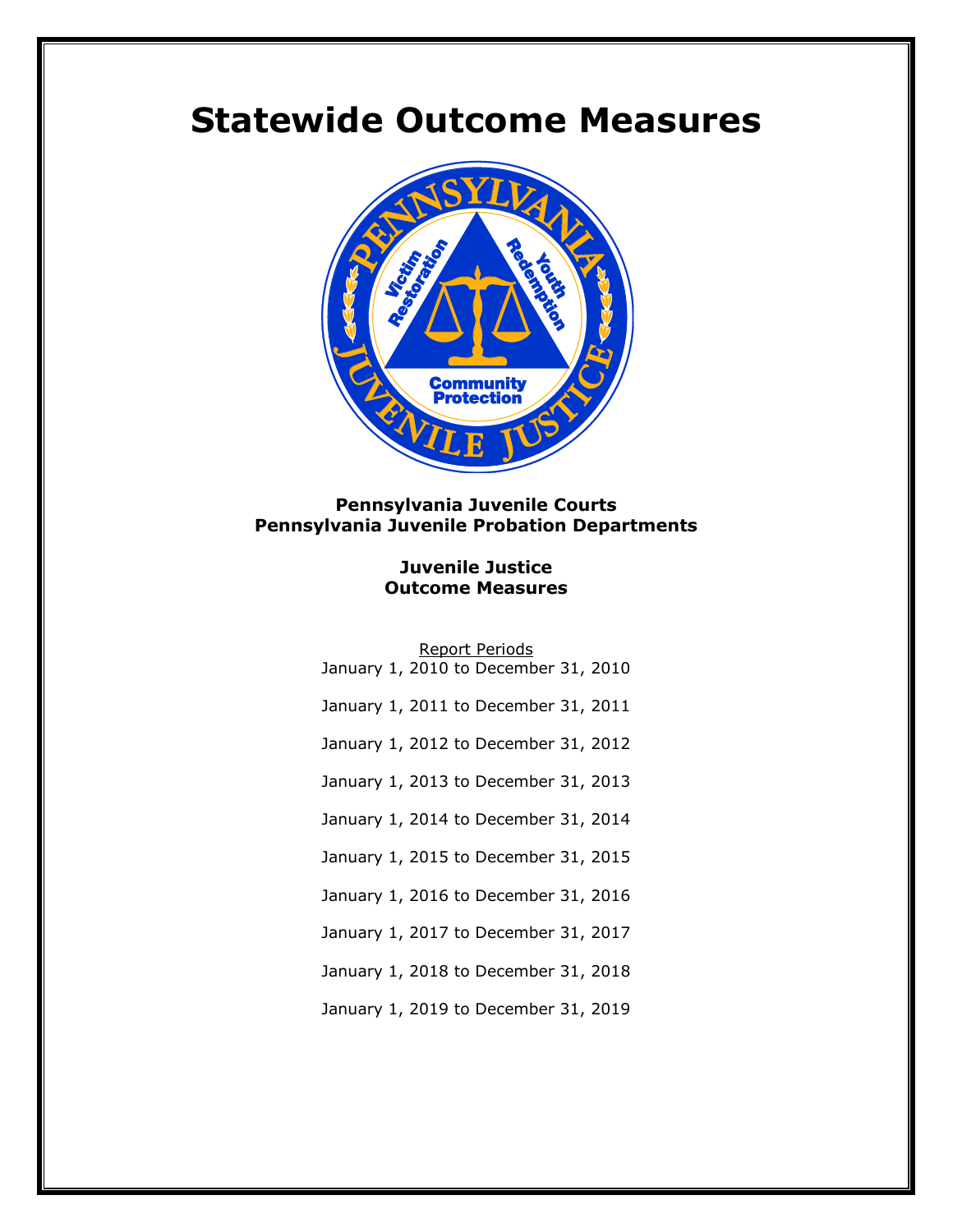**Total cases closed that involved an allegation of delinquency and resulted in probation supervision or other service provided through a county juvenile probation department:**

| 2010 = 16,027     2011 = 14,849     2012 = 13,251     2013 = 12,260     2014 = 10,593 |                                  |  |
|---------------------------------------------------------------------------------------|----------------------------------|--|
| 2015 = 10,408     2016 = 10,763     2017 = 9,932                                      | $ 2018 = 10,221$ $ 2019 = 9,128$ |  |

## Juveniles by Risk Level Change

The use of the Youth Level of Service 2.0 (YLS) is the cornerstone of Pennsylvania's Juvenile Justice System Enhancement Strategy. The YLS is an actuarial risk assessment tool used for juvenile offenders. The tool contains 42 static and dynamic risk factors, divided into eight domains, that have been identified in research literature as most predictive of youthful re-offending. Generally, juveniles are assessed at the time they enter the juvenile justice system. Upon completion of the YLS assessment, juveniles are assigned a numeric score and risk level (i.e., low, moderate, high, or very high) and their top criminogenic needs (those things recognized as driving their delinquent behavior) are identified. These results assist juvenile probation officers in targeting a juvenile's specific needs through treatment, interventions, and services.

Best practice also dictates that juveniles be re-assessed at regular intervals while under juvenile court supervision and again at the time of case closure. Changes in scores between the juvenile's initial YLS assessment and the juvenile's case closing assessment serve as one indicator of the impact of a juvenile's involvement in the juvenile justice system. Decreases in risk scores would, therefore, indicate a positive outcome for the juvenile.



1. # and % of juveniles that had an initial and a case closing YLS assessment completed:

1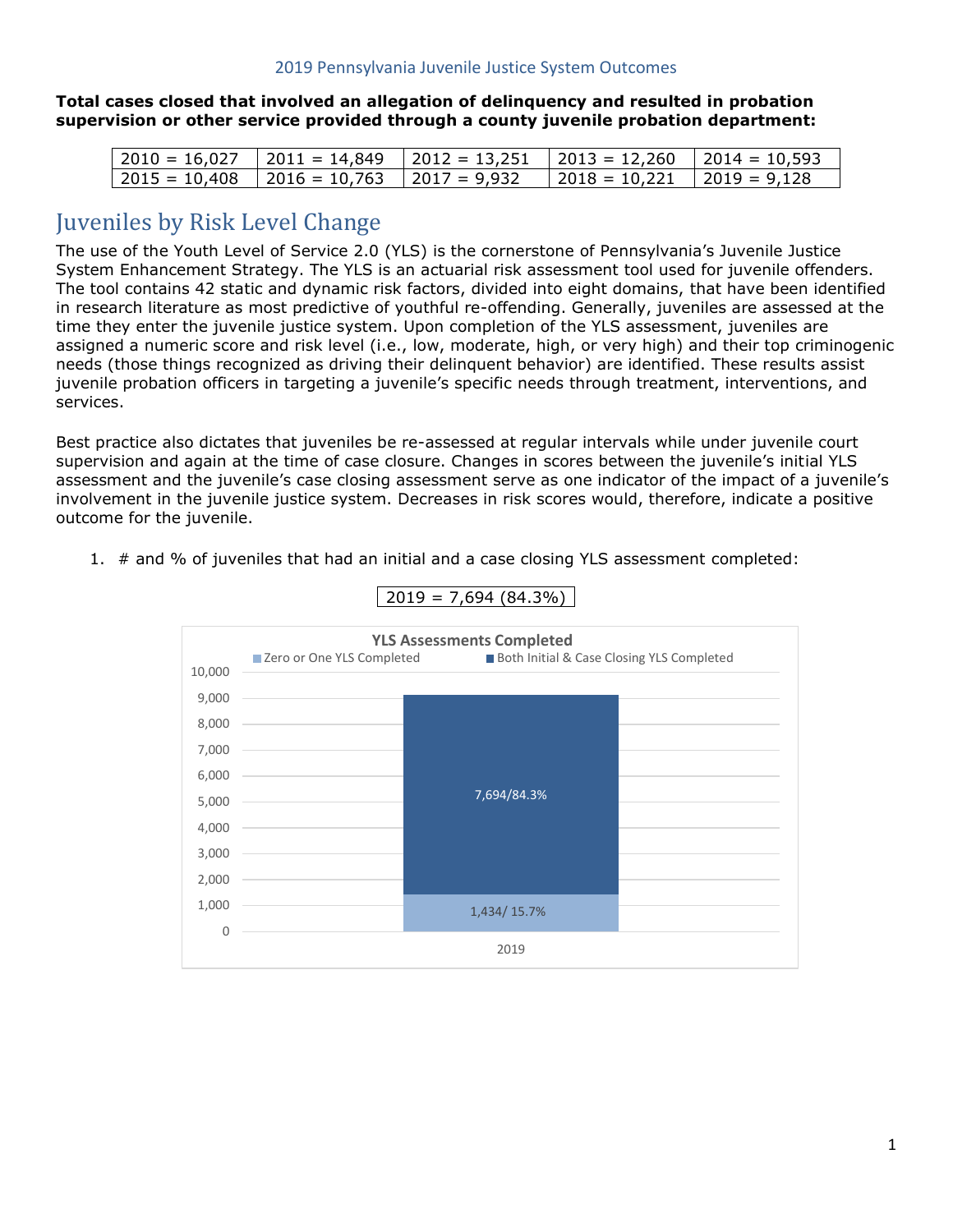2. **Risk level distribution** of initial YLS assessments (among those who had an initial and a case closing YLS assessment completed):



3. **Change in Risk Score** for juveniles who had an initial and closing assessment completed:

|                    |                   | <b>Risk Score Case Closing Assessment</b> |         |         |
|--------------------|-------------------|-------------------------------------------|---------|---------|
|                    |                   | Lower                                     | Same    | Higher  |
| Risk Score at      | Low               | 63.5%                                     | 16.6%   | 19.9%   |
| Initial Assessment | Moderate          | 81.6%                                     | $3.7\%$ | 14.7%   |
|                    | High or Very High | 92.5%                                     | 1.3%    | $6.2\%$ |

![](_page_2_Figure_5.jpeg)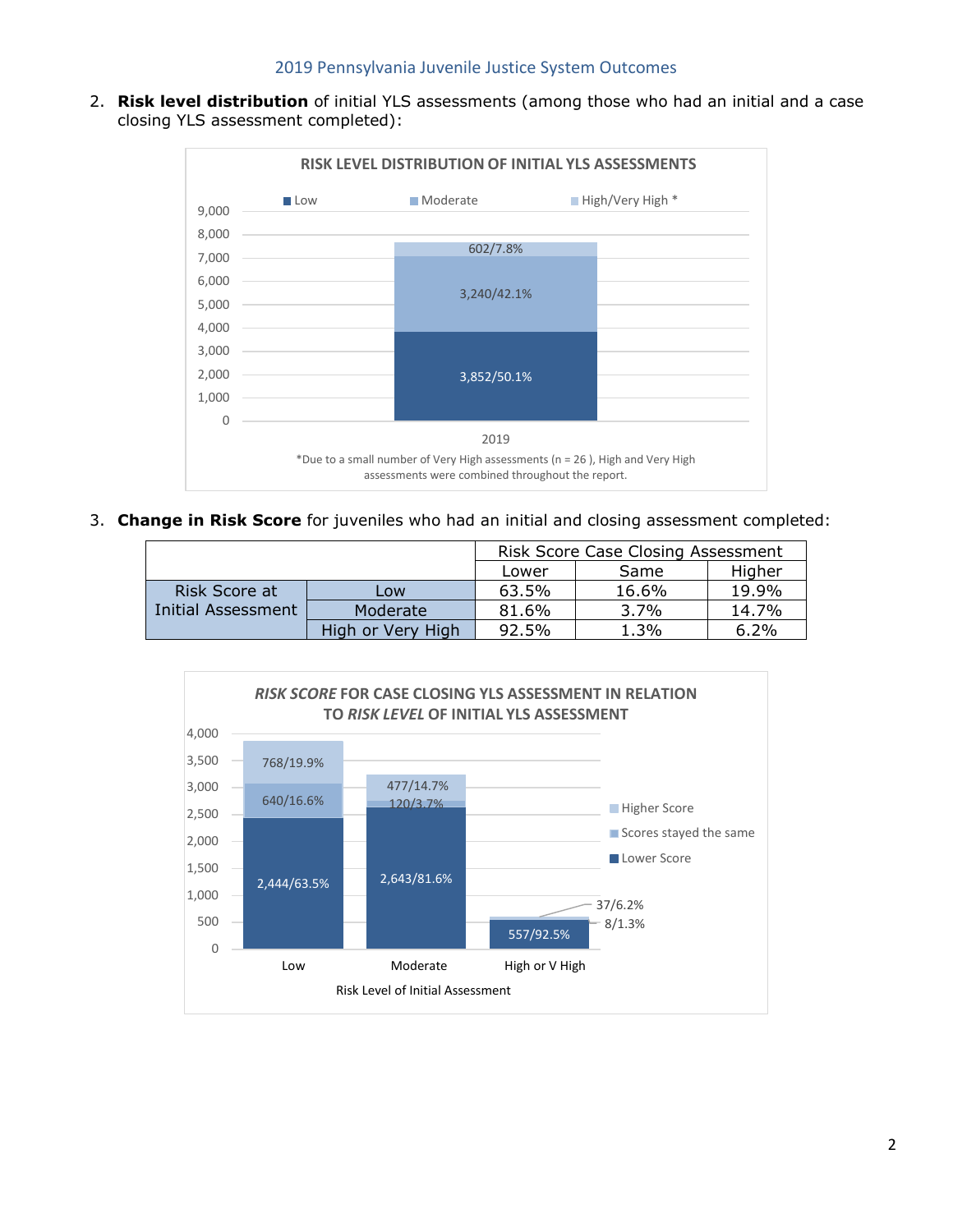4. **Change in Risk Level** for juveniles who had an initial and closing assessment completed:

|                    |                   | Risk Level Case Closing Assessment |          |      |
|--------------------|-------------------|------------------------------------|----------|------|
|                    |                   | Higher<br>Same<br>Lower            |          |      |
| Risk Level at      | Low               | $\overline{\phantom{0}}$           | 92.7%    | 7.3% |
| Initial Assessment | Moderate          | 60.5%                              | 35.5%    | 4.0% |
|                    | High or Very High | 87.9%                              | $11.1\%$ | 1.0% |

![](_page_3_Figure_3.jpeg)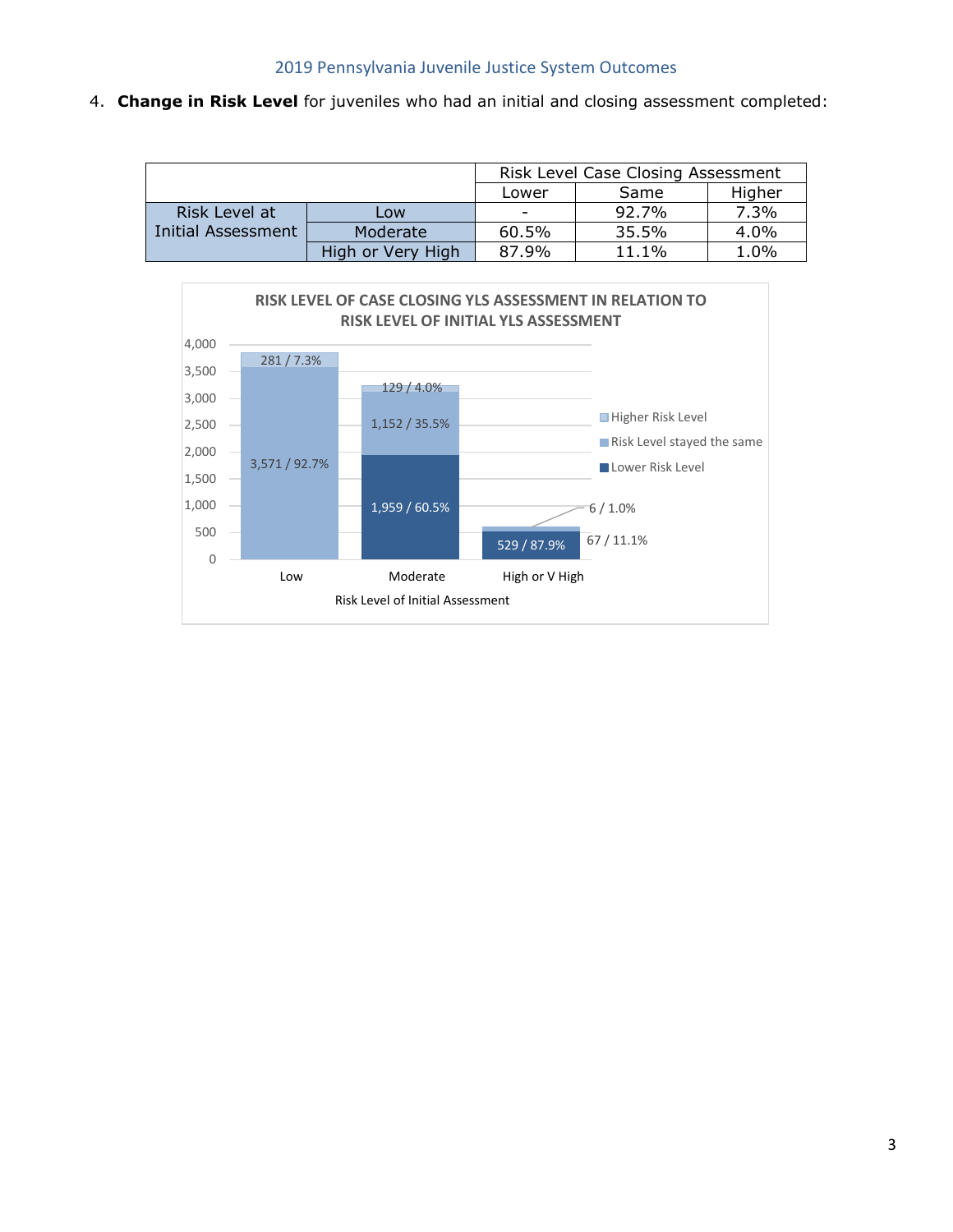# Community Protection

The citizens of Pennsylvania have a right to safe and secure communities.

The juvenile justice system has a responsibility to protect the community from known juvenile offenders. Juveniles who do not commit a new offense while under court supervision have a higher probability of remaining crime free.

#### **Fingerprints, Photographs, and DNA Collection**

1. # and % of juveniles closed (9,128) that **were required** to be fingerprinted and photographed for an adjudicated offense:

![](_page_4_Figure_6.jpeg)

2. Of those juveniles that **were required** to be fingerprinted and photographed for an adjudicated offense, 3,844 or 93.6%% **were** fingerprinted and photographed:

![](_page_4_Figure_8.jpeg)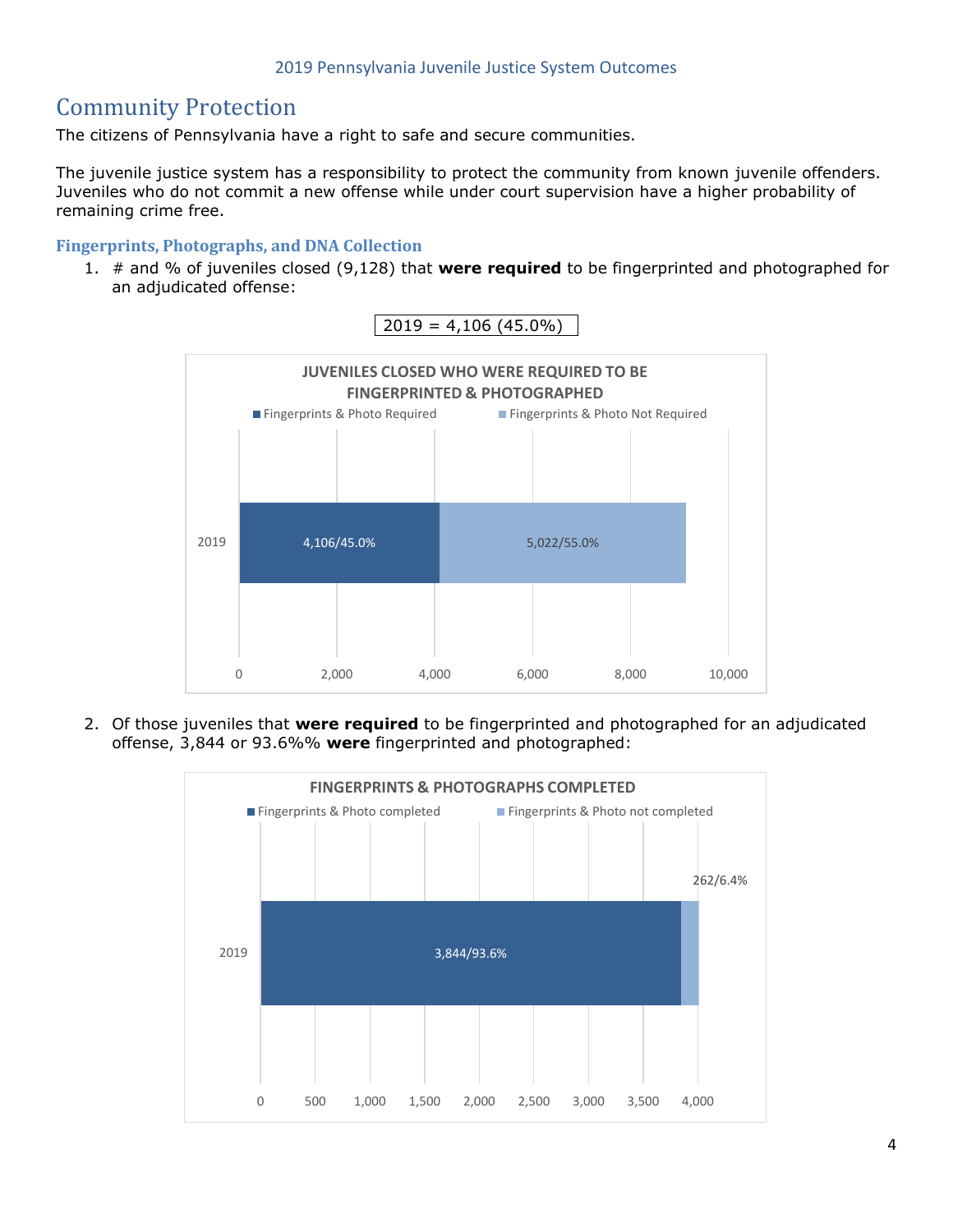3. # and % of juveniles closed (9,128) that **were required** to **submit** a DNA sample for an applicable offense:

![](_page_5_Figure_2.jpeg)

 $2019 = 1,623(17.8%)$ 

4. Of those juveniles that **were required** to **submit** a DNA sample for an applicable offense, 1,398 or 86.1% had DNA sample **collected**:

![](_page_5_Figure_5.jpeg)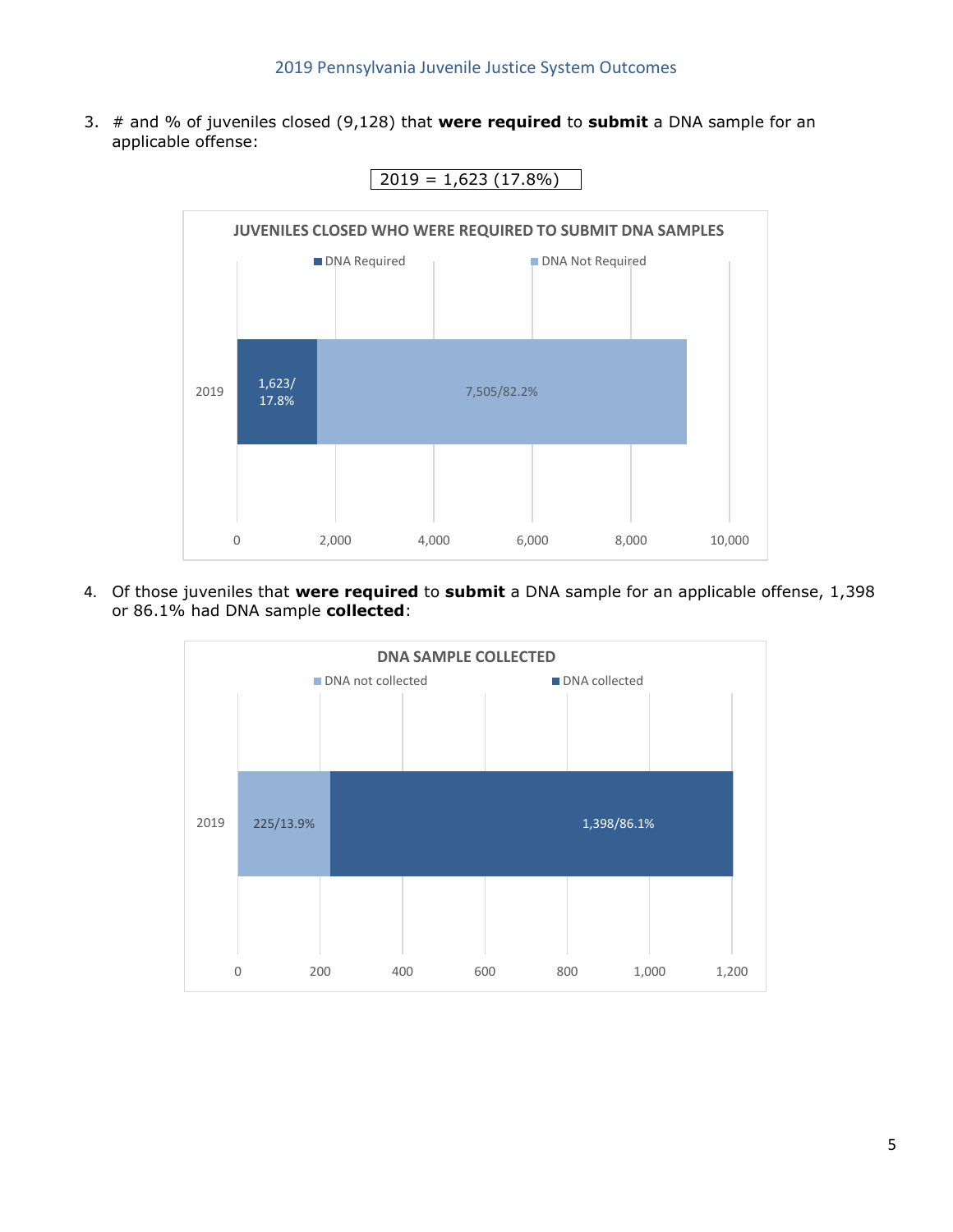#### **Juvenile Offenses while under supervision**

Since 2010, county juvenile probation departments have supervised and closed 117,432 cases. The proportion of cases closed successfully during this time is 84.1%.

1. # and % of juveniles who **successfully completed** supervision without a new offense resulting in a Consent Decree, Adjudication of Delinquency, ARD, Nolo Contendere, or finding of guilt in a criminal proceeding:

| $2010 = 13,448$ | $2011 = 12,642$ | $2012 = 11,083$ | $ 2013 = 10,205$ | $ 2014 = 8,837$ |
|-----------------|-----------------|-----------------|------------------|-----------------|
| $(83.9\%)$      | $(85.1\%)$      | $(83.6\%)$      | $(83.2\%)$       | $(83.4\%)$      |
| $2015 = 8,718$  | $12016 = 9,021$ | $2017 = 8.328$  | $ 2018 = 8,731$  | $ 2019 = 7,785$ |
| $(83.8\%)$      | $(84.0\%)$      | $(83.8\%)$      | $(85.4\%)$       | $(85.3\%)$      |

![](_page_6_Figure_5.jpeg)

2. # and % of juveniles who, while under supervision, were **charged with a new offense** that resulted in a Consent Decree, Adjudication of Delinquency, ARD, a plea of Nolo Contendere, or **finding of guilt** in a criminal proceeding:

| $2010 = 2,579$ | $2011 = 2,207$ | $2012 = 2,168$ | $12013 = 2,055$ | $2014 = 1,756$ |
|----------------|----------------|----------------|-----------------|----------------|
| $(16.1\%)$     | (14.9%)        | $(16.4\%)$     | $(16.8\%)$      | $(16.6\%)$     |
| $2015 = 1.690$ | $2016 = 1.742$ | $2017 = 1.604$ | $12018 = 1,490$ | 2019 = 1,343   |
| $(16.2\%)$     | $(16.2\%)$     | $(16.2\%)$     | $(14.6\%)$      | $(14.7\%)$     |

3. # and % of juveniles closed (9,128) that were **petitioned** to court for a violation of probation:

| $ 2010 = 2,037$ | $2011 = 2,121$ | $2012 = 2,407$ | $ 2013 = 2,340$ | $ 2014 = 2,081$ |
|-----------------|----------------|----------------|-----------------|-----------------|
| $(12.7\%)$      | $(14.3\%)$     | $(18.2\%)$     | $(19.1\%)$      | $(19.6\%)$      |
| $ 2015 = 2,122$ | $2016 = 2,183$ | 2017 = 1,947   | $ 2018 = 1,710$ | $ 2019 = 1,570$ |
| $(20.3\%)$      | $(20.3\%)$     | $(19.6\%)$     | $(16.7\%)$      | $(17.2\%)$      |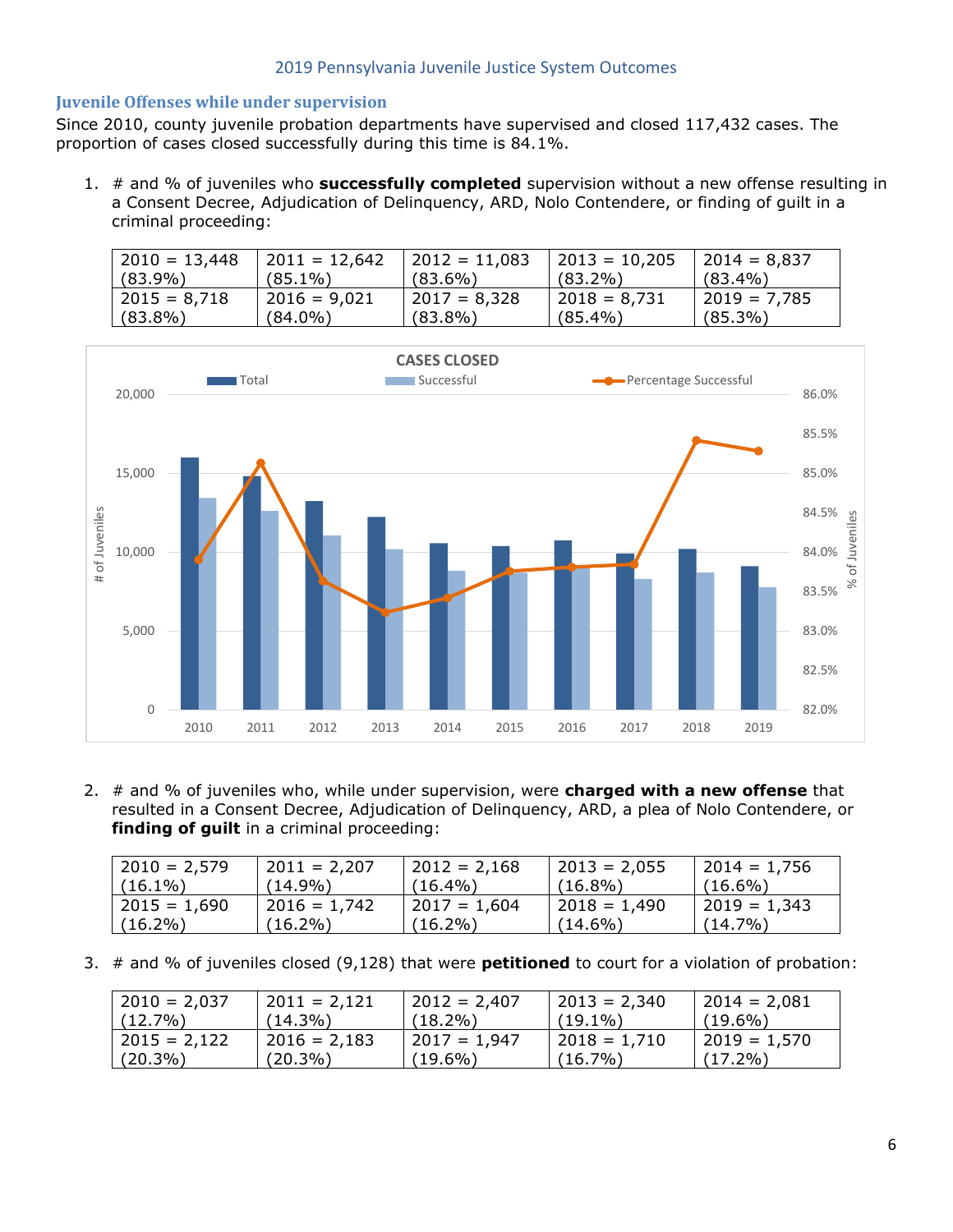4. # and % of juveniles with **no judicial finding** of technical violations of probation while under supervision:

| $2010 = 13,990$ | $2011 = 12,728$ | $2012 = 10,841$ | 2013 = 9,915   | $ 2014 = 8,512$ |
|-----------------|-----------------|-----------------|----------------|-----------------|
| $(87.3\%)$      | $(85.7\%)$      | $(81.8\%)$      | $(80.9\%)$     | $(80.4\%)$      |
| $2015 = 8.296$  | $2016 = 8.580$  | $2017 = 7.985$  | l 2018 = 8,511 | 2019 = 7,558    |
| $(79.7\%)$      | (79.7%)         | $(80.4\%)$      | $(83.3\%)$     | $(82.8\%)$      |

![](_page_7_Figure_3.jpeg)

5. # and % of juveniles with a **change of disposition** for technical violations of probation while under supervision:

 $2019 = 930 (10.2\%)$ 

**Adult Offenses and Direct File while under supervision**

1. # and % of juveniles closed (9,128) who, while under supervision, were **charged with a new criminal offense** and whose cases are **pending** in criminal court:

| $2010 = 467$ | $2011 = 546$ | $2012 = 539$ | $2013 = 534$ | $2014 = 405$ |
|--------------|--------------|--------------|--------------|--------------|
| (2.9%)       | $(3.7\%)$    | (4.1%)       | $(4.4\%)$    | $(3.8\%)$    |
| $2015 = 549$ | $2016 = 578$ | $2017 = 541$ | $2018 = 477$ | $2019 = 269$ |
| $(5.3\%)$    | $(5.4\%)$    | $(5.4\%$     | $7\%$<br>(4, | $(3.0\%)$    |

2. # and % of juveniles who, while under supervision, were **charged with a new offense** and subsequently **entered ARD**, a plea of **Nolo Contendere**, or were **found guilty** in criminal court:

 $2019 = 291 (3.2\%)$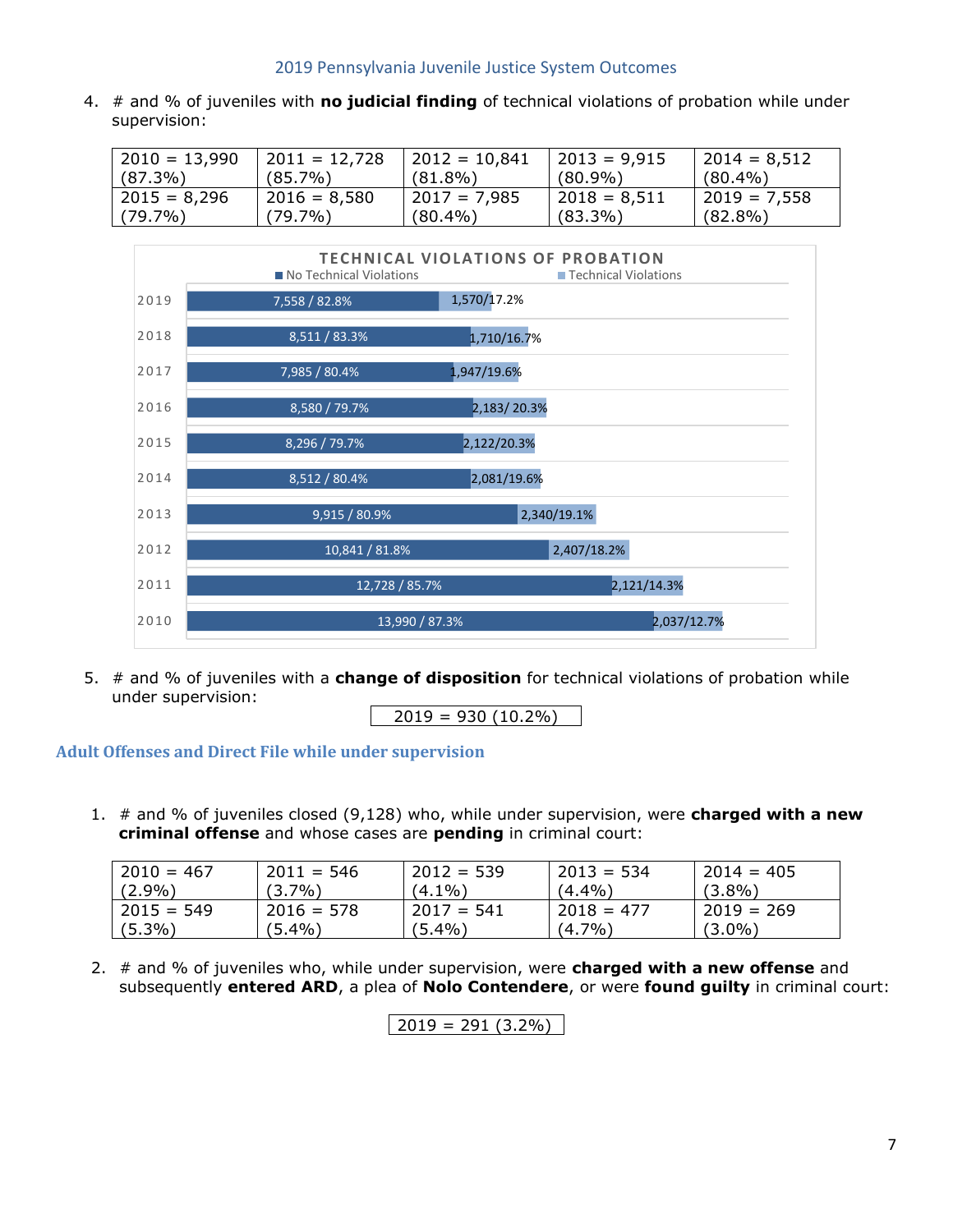3. # and % of juveniles who, while under supervision, were **charged with a "direct file" offense** and whose cases are **pending** in criminal court:

| $2010 = 66$  | $2011 = 61$ | $2012 = 69$ | $2013 = 71$ | $2014 = 47$ |
|--------------|-------------|-------------|-------------|-------------|
| $(0.4\%)$    | $(0.4\%)$   | $(0.5\%)$   | $(0.6\%)$   | $(0.4\%)$   |
| $12015 = 76$ | $2016 = 50$ | $2017 = 59$ | $2018 = 63$ | $2019 = 17$ |
| $(0.7\%)$    | $(0.5\%)$   | $(0.6\%)$   | $(0.6\%)$   | $(0.2\%)$   |

4. # and % of juveniles who, while under supervision, were **charged with a "direct file" offense** and subsequently **entered ARD**, a plea of **Nolo Contendere**, or were **found guilty** in criminal court:

#### 5. **Median length** of supervision (in months):

| $ 2010 = 9.0$ | $2011 = 9.5$ | $12012 = 9.5$ | $2013 = 8.6$ | $12014 = 8.5$ |
|---------------|--------------|---------------|--------------|---------------|
| $ 2015 = 8.9$ | $2016 = 9.0$ | $2017 = 8.6$  | $2018 = 7.8$ | $2019 = 8.2$  |

![](_page_8_Figure_7.jpeg)

\* The figures above were determined by calculating the median length of supervision using data extracted from juvenile-specific supervision dates in the Pennsylvania Juvenile Case Management System (PaJCMS).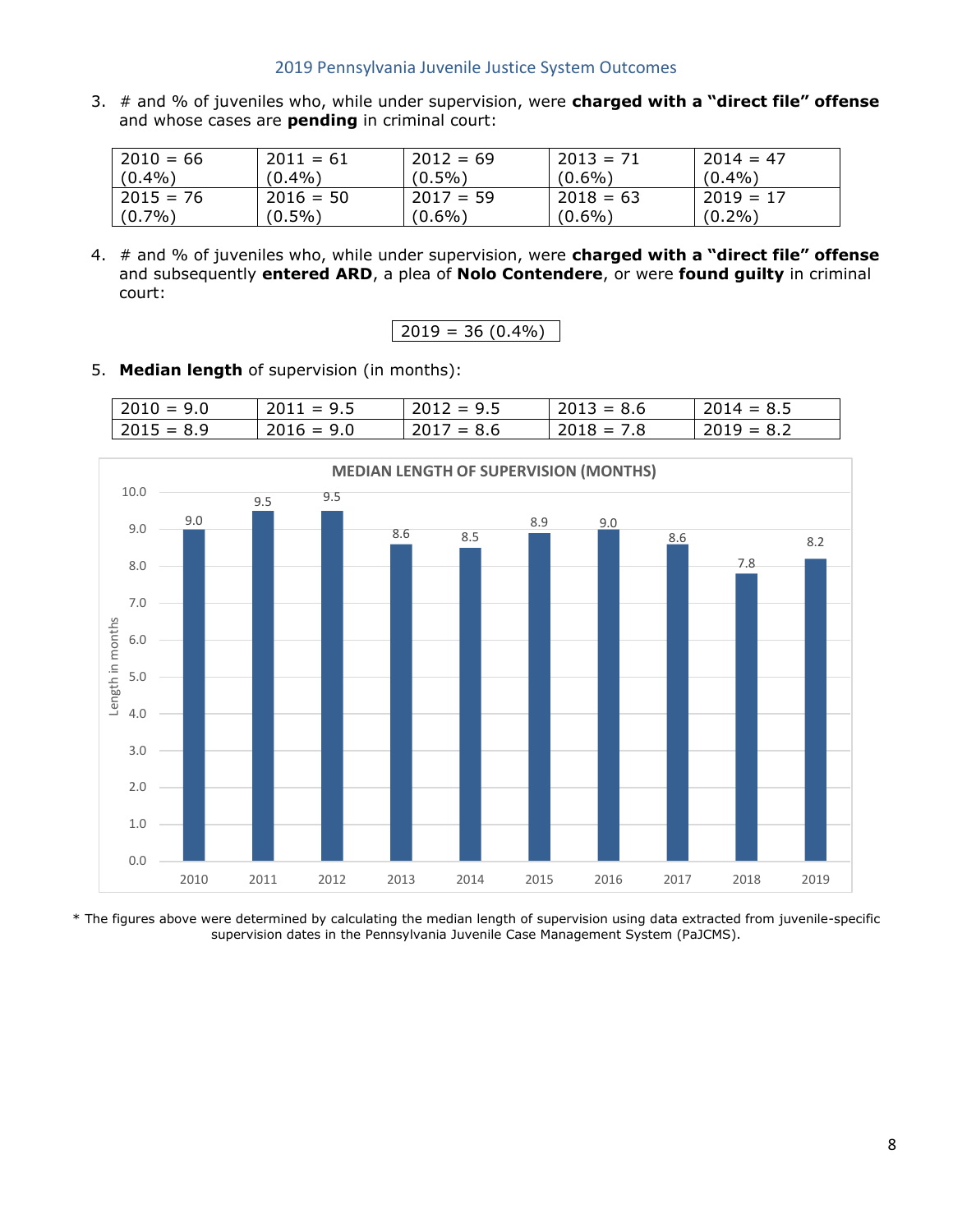#### **Placement Summary**

The following information pertains to juveniles who, while under the jurisdiction of the Juvenile Court, were committed to out-of-home placement for a period greater than 28 days at least one time in conjunction with a juvenile delinquency disposition.

The proportion of juveniles whose cases were closed and experienced a placement episode increased in 2019 to 21.0% from 18.3% in 2018. At the same time, the median length of placement remained steady at 9.9 months.

1. # and % of juveniles **committed** to out-of-home placement for 28 or more consecutive days (excluding detention, shelter care, and diagnostic placements):

| $ 2010 = 2,632$ | $2011 = 2,855$  | $2012 = 2,980$ | $12013 = 2,594$ | $ 2014 = 2,261$ |
|-----------------|-----------------|----------------|-----------------|-----------------|
| $(16.4\%)$      | (19.2%)         | $(22.5\%)$     | $(21.2\%)$      | $(21.3\%)$      |
| 2015 = 2,379    | $12016 = 2,465$ | $2017 = 2.221$ | 2018 = 1,870    | $12019 = 1.934$ |
| $(22.9\%)$      | $(22.9\%)$      | $(22.4\%)$     | $(18.3\%)$      | $(21.2\%)$      |

![](_page_9_Figure_6.jpeg)

2. **Median length** of stay in out-of-home placement (excluding detention, shelter care, and diagnostic placements), in months:

| $2010 = 7.8$ | $2011 = 7.7$ | $2012 = 8.1$ | $2013 = 8.9$ | $2014 = 8.7$ |
|--------------|--------------|--------------|--------------|--------------|
| $2015 = 7.9$ | $2016 = 9.7$ | $2017 = 9.9$ | $2018 = 9.9$ | $2019 = 9.2$ |

![](_page_9_Figure_9.jpeg)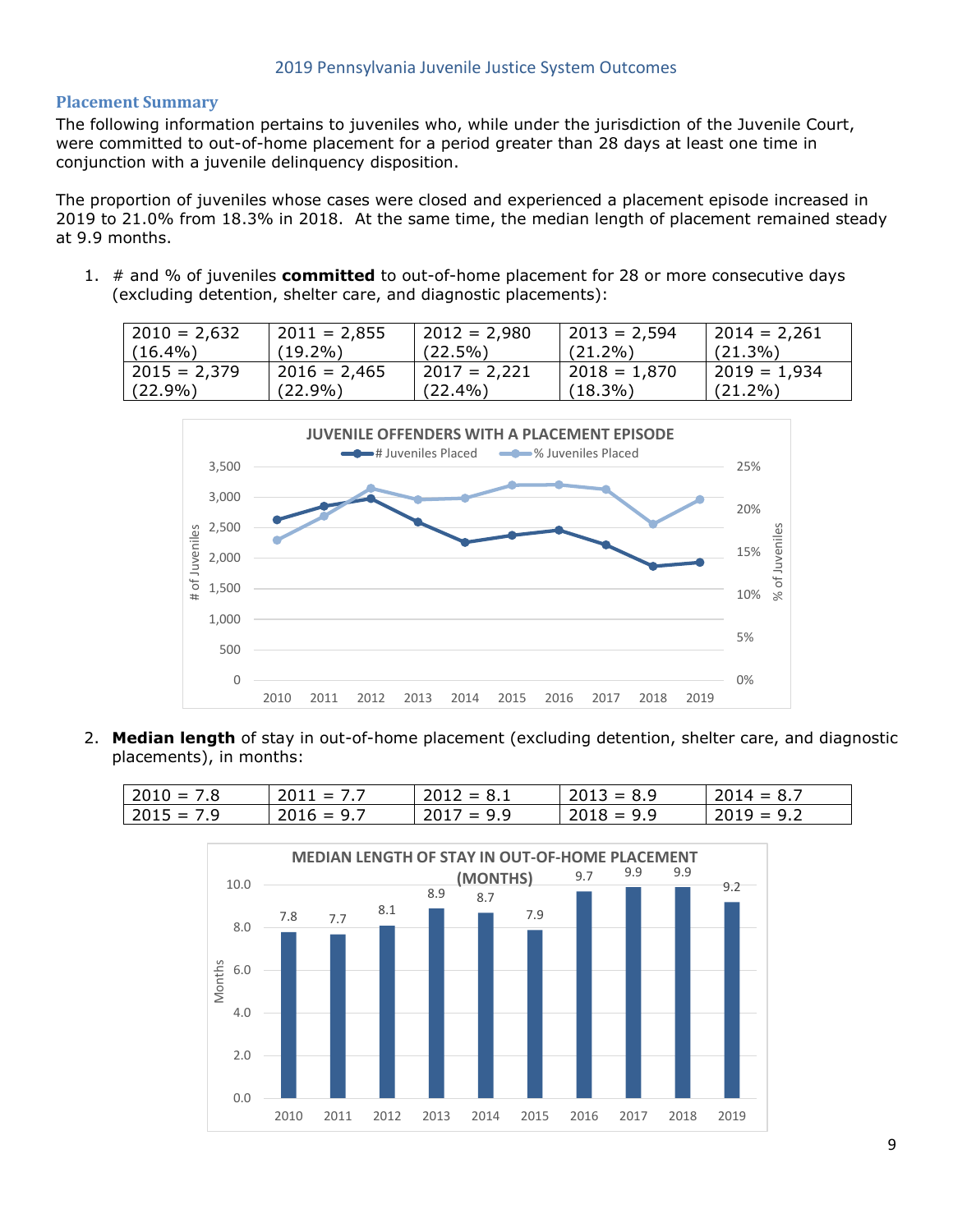## Accountability

In Pennsylvania, when a crime is committed by a juvenile, an obligation to the victim and community is incurred.

The juvenile justice system has a responsibility to ensure that juvenile offenders meet their obligation to repair the harm caused by their crimes. It is important that juvenile offenders make and fulfill a commitment to living crime-free lives. Through the completion of meaningful community service, juvenile offenders demonstrate their commitment to making amends for the harm their actions have caused.

The number and percentage of juveniles who complete assigned community service obligations and the number of community service hours completed are the primary measures of success. Most juvenile offenders complete their community service assignments, and the community receives valuable service from these juveniles.

Victims of juvenile crime are entitled to be restored, to the extent possible, to their pre-crime economic status. The payment of restitution by the juvenile offender is one of the most important outcomes sought by victims. The number and percentage of juveniles who make full restitution to their victims, and the amount of restitution paid are measures of how successful the system is in achieving offender accountability and victim restoration.

Since 2010, victims of juvenile crime have received \$19,682,505 in restitution from juvenile offenders. Additionally, juvenile offenders have completed 3,880,498 hours of community service. The value of the community service hours completed equates to services worth approximately \$28,133,610 based upon a minimum wage of \$7.25 per hour.

#### **Restitution**

| $2010 = 4,147$ | $2011 = 3,779$ | $ 2012 = 3,406$ | $2013 = 3,505$ | $2014 = 2,454$  |
|----------------|----------------|-----------------|----------------|-----------------|
| $(25.9\%)$     | $(25.5\%)$     | $(25.7\%)$      | $(28.6\%)$     | $(23.2\%)$      |
| $2015 = 2,481$ | $2016 = 2,555$ | 2017 = 2.427    | $2018 = 2,379$ | $ 2019 = 2,002$ |
| $(23.8\%)$     | $(23.7\%)$     | $(24.4\%)$      | $(23.3\%)$     | $(21.9\%)$      |

- 1. # and % of juveniles closed (9,128) **with** a restitution **obligation**:
- 2. # and % of juveniles who **made full** restitution to their victim(s):

| $2010 = 3,370$ | $2011 = 2,926$ | $2012 = 2,803$ | $ 2013 = 2,687$ | $ 2014 = 2,062$ |
|----------------|----------------|----------------|-----------------|-----------------|
| $(81.3\%)$     | $(77.4\%)$     | $(82.3\%)$     | $(76.7\%)$      | $(84.0\%)$      |
| $2015 = 2,065$ | $2016 = 2,117$ | $2017 = 2.000$ | $ 2018 = 2,006$ | 2019 = 1,774    |
| $(83.2\%)$     | $(82.9\%)$     | $(82.4\%)$     | $(84.3\%)$      | $(88.6\%)$      |

|      | $\blacksquare$ # of juveniles paid in full | <b>JUVENILE OFFENDERS WITH A RESTITUTION OBLIGATION</b><br>$\blacksquare$ # not paid in full |
|------|--------------------------------------------|----------------------------------------------------------------------------------------------|
| 2019 | 1,774/88.6%                                | 228/11.4%                                                                                    |
| 2018 | 2.006/84.3%                                | 373/15.7%                                                                                    |
| 2017 | 2,000/82.4%                                | 427/17.6%                                                                                    |
| 2016 | 2.117/82.9%                                | 438/17.1%                                                                                    |
| 2015 | 2,065/83.2%                                | 416/16.8%                                                                                    |
| 2014 | 2,062/84.0%                                | 392/16.0%                                                                                    |
| 2013 | 2,687/76.7%                                | 818/23.3%                                                                                    |
| 2012 | 2,803/82.3%                                | 603/17.7%                                                                                    |
| 2011 | 2,926/77.4%                                | 853/22.6%                                                                                    |
| 2010 | 3.370/81.3%                                | 777/18.7%                                                                                    |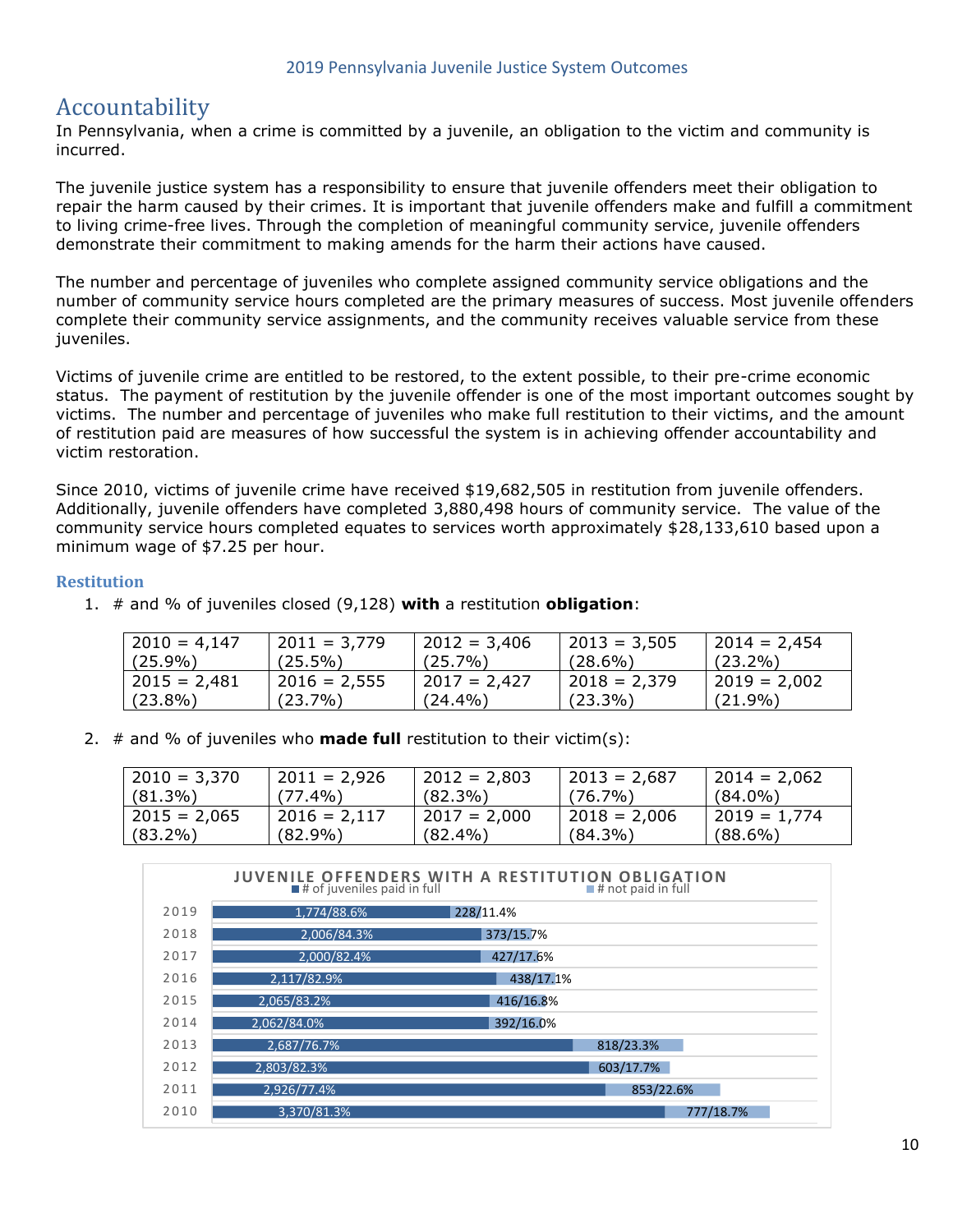3. Total amount of restitution **collected**:

| $2010 =$    | $2011 =$    | $2012 =$    | $2013 =$    | $2014 =$    |
|-------------|-------------|-------------|-------------|-------------|
| \$2,481,918 | \$2,268,183 | \$2,313,168 | \$2,148,817 | \$1,808,136 |
| $2015 =$    | $2016 =$    | $2017 =$    | $2018 =$    | $2019 =$    |
| \$1,670,845 | \$1,880,110 | \$1,757,488 | \$1,724,209 | \$1,629,631 |

![](_page_11_Figure_3.jpeg)

4. # and % of juveniles obligated that **did not make full** restitution to their victim(s):

5. Of juveniles obligated that **did not make full** restitution to their victim(s):

|                                                            |    | 2019  |
|------------------------------------------------------------|----|-------|
| Aged out and judgement was entered                         | 74 | 32.5% |
| Aged out and no judgement was entered                      | 11 | 4.8%  |
| Case closed and judgment was entered prior to<br>aging out | 91 | 39.9% |
| Case closed with no judgement entered                      | 48 | 21.1% |
| Deceased                                                   | ⊿  | 1.8%  |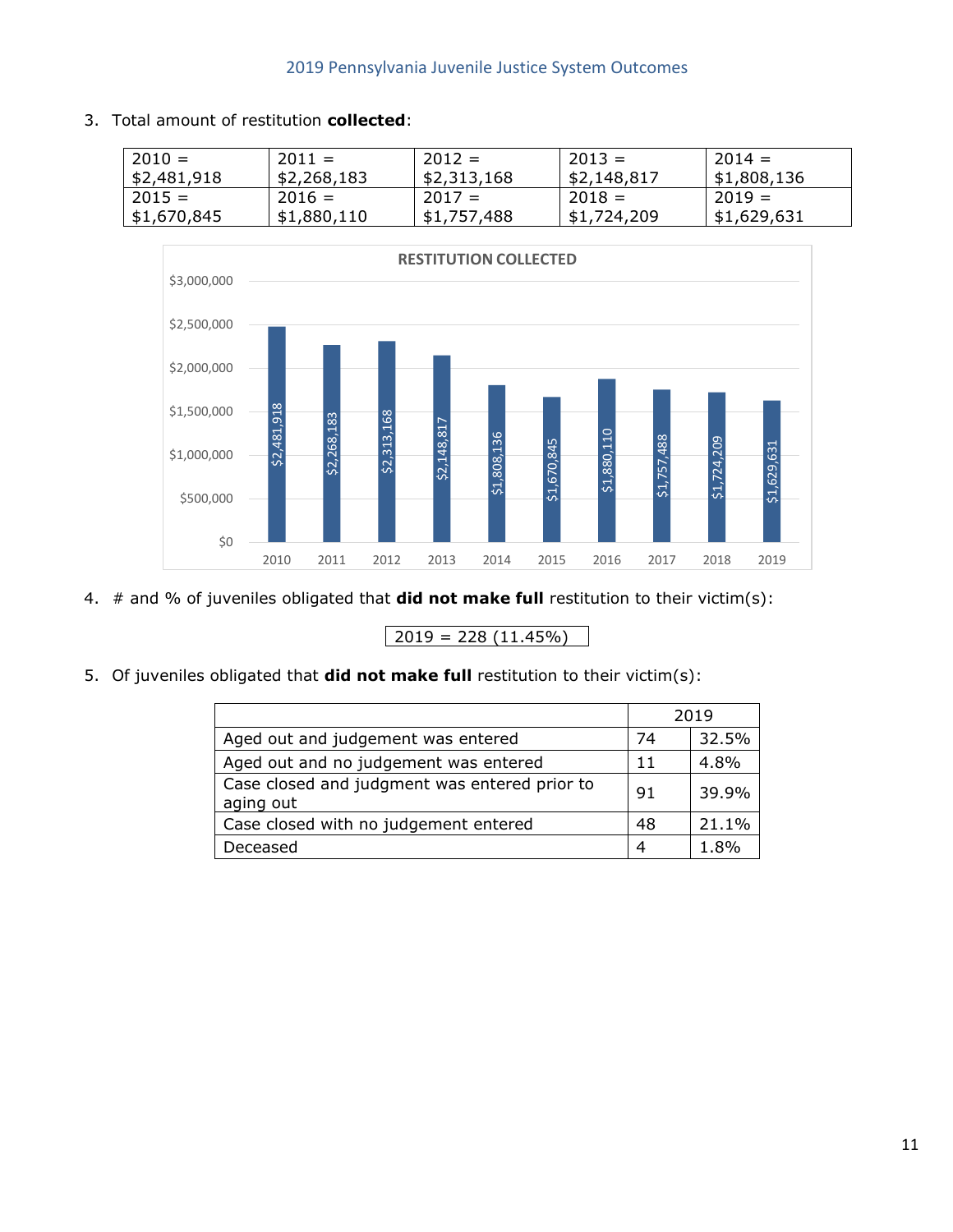#### **Fines, Fees, and Court Costs**

1. # and % of juveniles closed (9,128) **ordered** to pay other fines, fees, or court costs:

![](_page_12_Figure_3.jpeg)

 $2019 = 6,427(70.4\%)$ 

2. # and % of juveniles obligated that **did not pay** other fines, fees, or court costs **in full**:

 $2019 = 671 (10.4\%)$ 

![](_page_12_Figure_7.jpeg)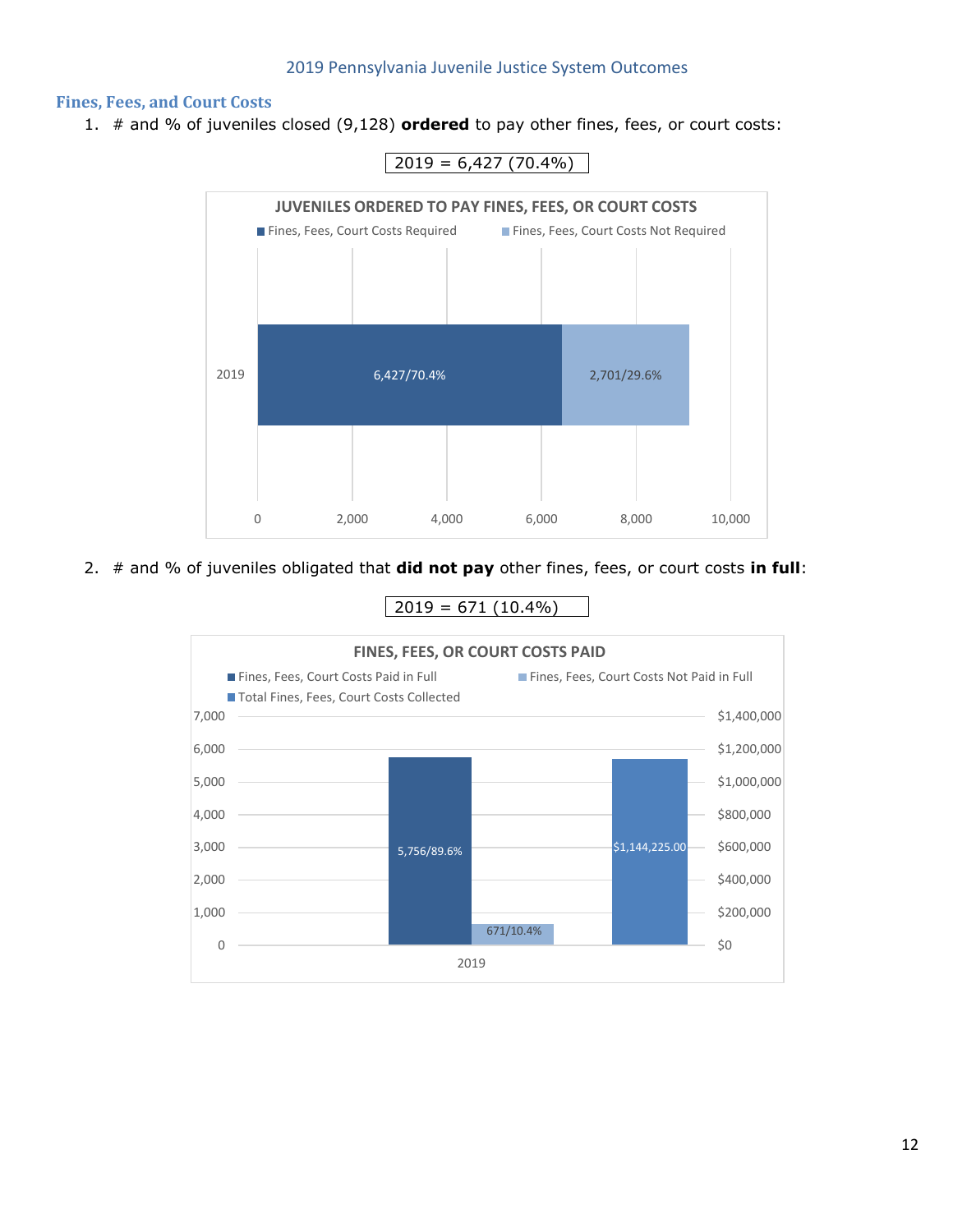3. Of juveniles obligated that **did not pay** other fines, fees, or court costs **in full**:

|                                                            |     | 2019  |
|------------------------------------------------------------|-----|-------|
| Aged out and judgement was entered                         | 60  | 8.9%  |
| Aged out and no judgement was entered                      | 24  | 3.6%  |
| Case closed and judgment was entered prior to<br>aging out | 173 | 25.8% |
| Case closed with no judgement entered                      | 405 | 60.4% |
| Deceased                                                   | q   | 1.3%  |

#### **Community Service**

1. # and % of juveniles **assigned** community service:

| $2010 = 11,337$ | $2011 = 10,389$ | $2012 = 9,650$ | $ 2013 = 8,945$ | $ 2014 = 7.597$ |
|-----------------|-----------------|----------------|-----------------|-----------------|
| $(70.7\%)$      | (70.0%)         | $(72.8\%)$     | $(73.0\%)$      | $(71.7\%)$      |
| $2015 = 7.422$  | $2016 = 7.767$  | $2017 = 7.190$ | $12018 = 7.114$ | $12019 = 6.037$ |
| $(71.3\%)$      | $(72.2\%)$      | $(72.4\%)$     | $(69.6\%)$      | $(66.1\%)$      |

2. # and % of juveniles who **completed** assigned community service obligation:

| $2010 = 10,203$ | $2011 = 9,213$  | $2012 = 9,120$  | $12013 = 8,460$ | $2014 = 7,193$ |
|-----------------|-----------------|-----------------|-----------------|----------------|
| $(90.0\%)$      | (88.7%)         | $(94.5\%)$      | $(94.6\%)$      | $(94.7\%)$     |
| $2015 = 7.027$  | $12016 = 7.381$ | $12017 = 6,803$ | $12018 = 6.770$ | $2019 = 5,856$ |
| $(94.7\%)$      | $(95.0\%)$      | $(94.6\%)$      | $(95.2\%)$      | $(97.0\%)$     |

#### 3. Total community service hours **completed**:

| $2010 = 539,663$   2011 = 502,186   2012 = 487,647   2013 = 441,654   2014 = 362,569 |  |  |
|--------------------------------------------------------------------------------------|--|--|
| $2015 = 340,350$   2016 = 336,603   2017 = 311,365   2018 = 305,927   2019 = 252,534 |  |  |

![](_page_13_Figure_10.jpeg)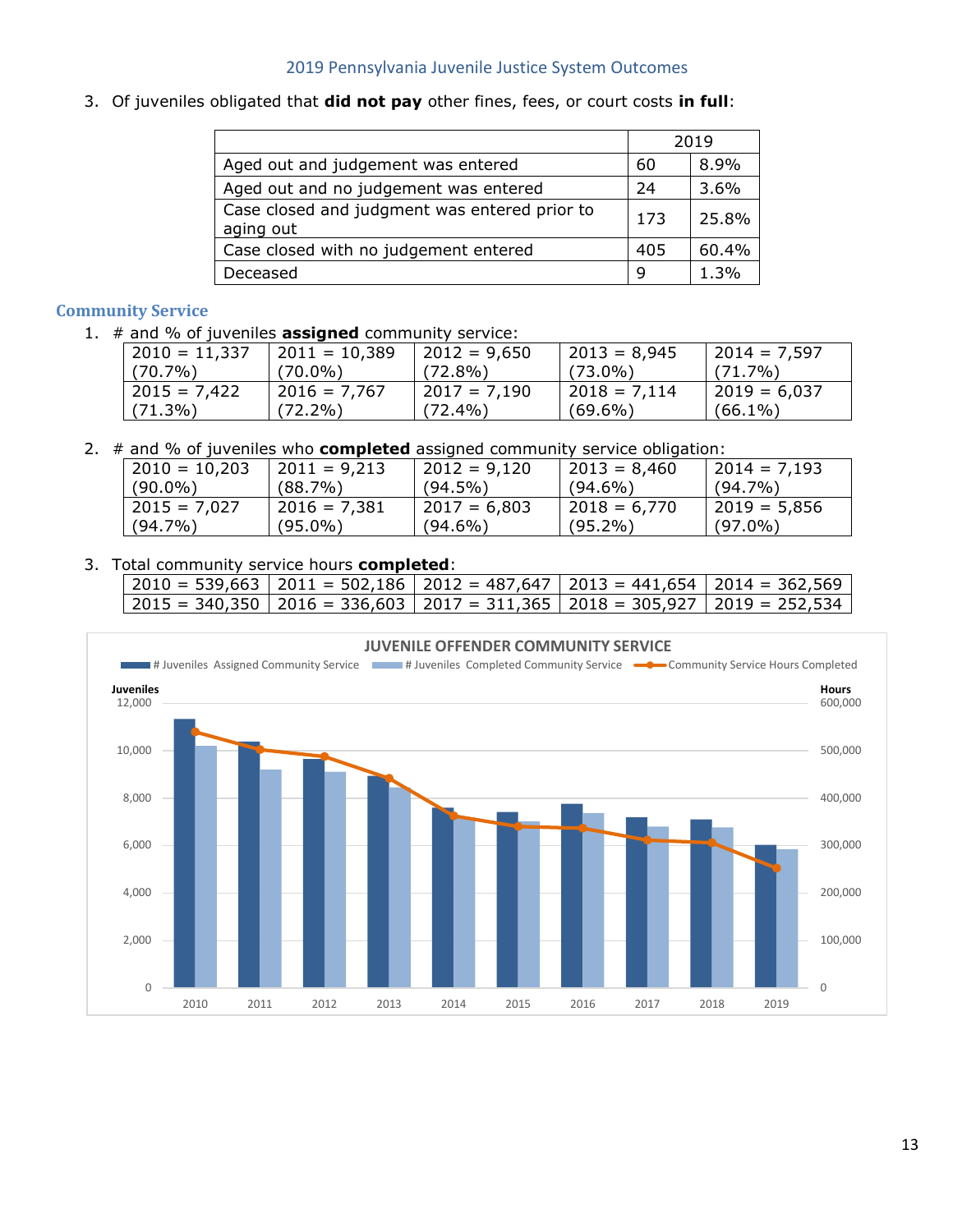4. Value of community service **completed**, at \$7.25 per hour:

| $2010 =$    | $2011 =$    | $2012 =$    | $2013 =$    | $2014 =$    |
|-------------|-------------|-------------|-------------|-------------|
| \$3,912,557 | \$3,640,849 | \$3,535,441 | \$3,201,992 | \$2,628,625 |
| $2015 =$    | $2016 =$    | $2017 =$    | $2018 =$    | $2019 =$    |
| \$2,467,537 | \$2,440,371 | \$2,257,396 | \$2,217,970 | \$1,830,872 |

![](_page_14_Figure_3.jpeg)

#### **Crime Victim Compensation**

1. # and % of juveniles **ordered** to pay Crime Victim's Compensation Fund costs:

| $2010 = 12,050$ | $2011 = 10,111$ | $2012 = 9,108$ | $ 2013 = 8,505$ | $ 2014 = 7,173$ |
|-----------------|-----------------|----------------|-----------------|-----------------|
| $(75.2\%)$      | $(68.1\%)$      | $(68.7\%)$     | $(69.4\%)$      | $(67.7\%)$      |
| $2015 = 7.142$  | $2016 = 7,449$  | 2017 = 6,972   | l 2018 = 6,581  | l 2019 = 5,731  |
| (68.6%)         | (69.2%)         | $(70.2\%)$     | $(64.4\%)$      | $(62.8\%)$      |

2. # and % of juveniles who **paid** Crime Victim's Compensation Fund costs **in full**:

| $ 2010 = 10,275$ | $ 2011 = 8,396$ | $2012 = 8,228$ | $ 2013 = 7,667$ | $ 2014 = 6,528$ |
|------------------|-----------------|----------------|-----------------|-----------------|
| (85.3%)          | $(83.0\%)$      | $(90.3\%)$     | $(90.1\%)$      | $(91.0\%)$      |
| 2015 = 6,444     | $2016 = 6,532$  | $2017 = 6.166$ | 2018 = 5,900    | $12019 = 5.217$ |
| $(90.2\%)$       | $(87.7\%)$      | $(88.4\%)$     | $(89.7\%)$      | $(91.0\%)$      |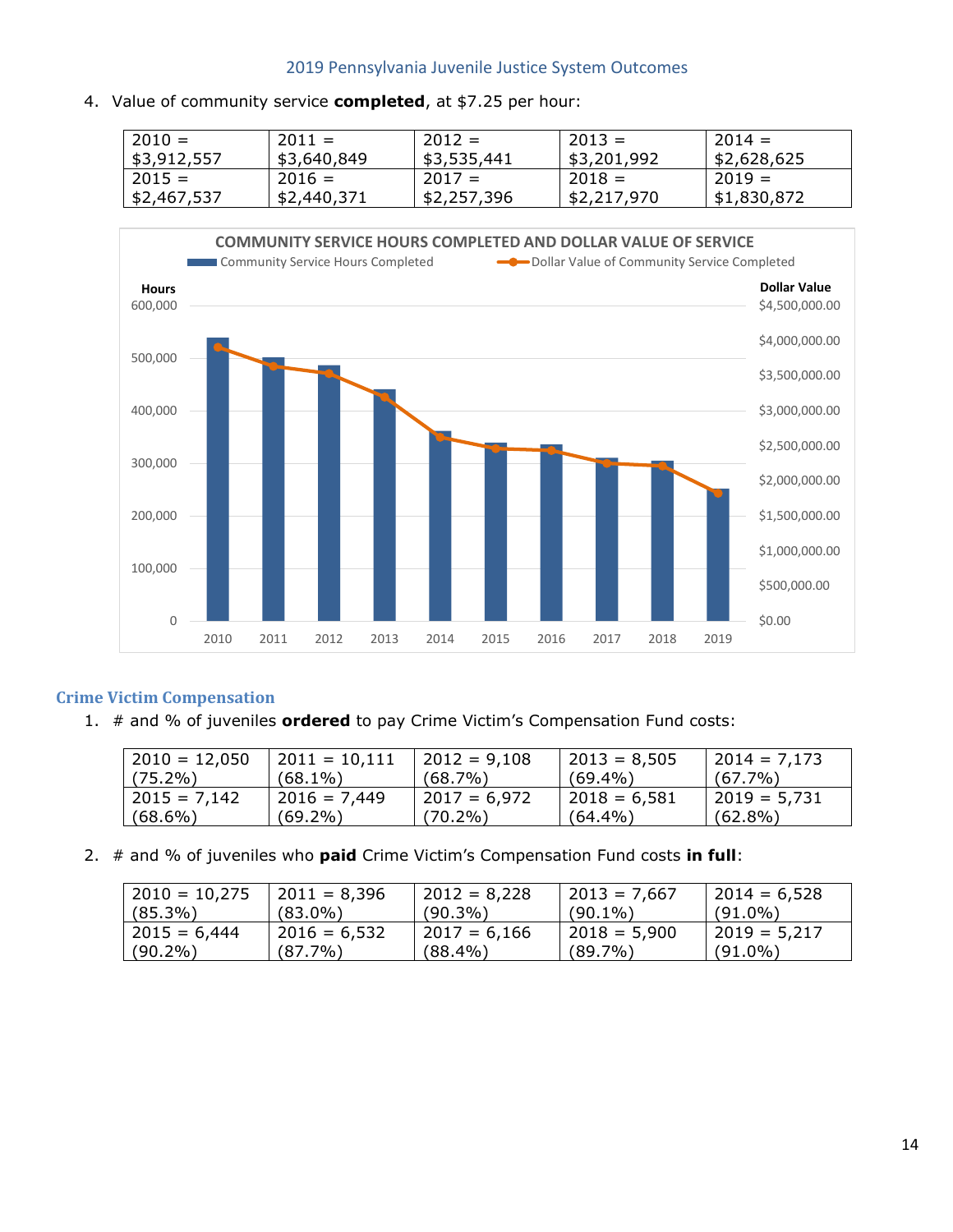![](_page_15_Figure_0.jpeg)

3. Total amount Crime Victim's Compensation Fund costs **collected**:

| $2010 =$  | $2011 =$  | $2012 =$  | $2013 =$  | $2014 =$  |
|-----------|-----------|-----------|-----------|-----------|
| 5341,232  | \$287,341 | \$288,184 | \$255,489 | \$241,861 |
| $2015 =$  | $2016 =$  | $2017 =$  | $2018 =$  | $2019 =$  |
| \$219,058 | \$214,997 | \$207,193 | \$203,089 | \$177,383 |

![](_page_15_Figure_4.jpeg)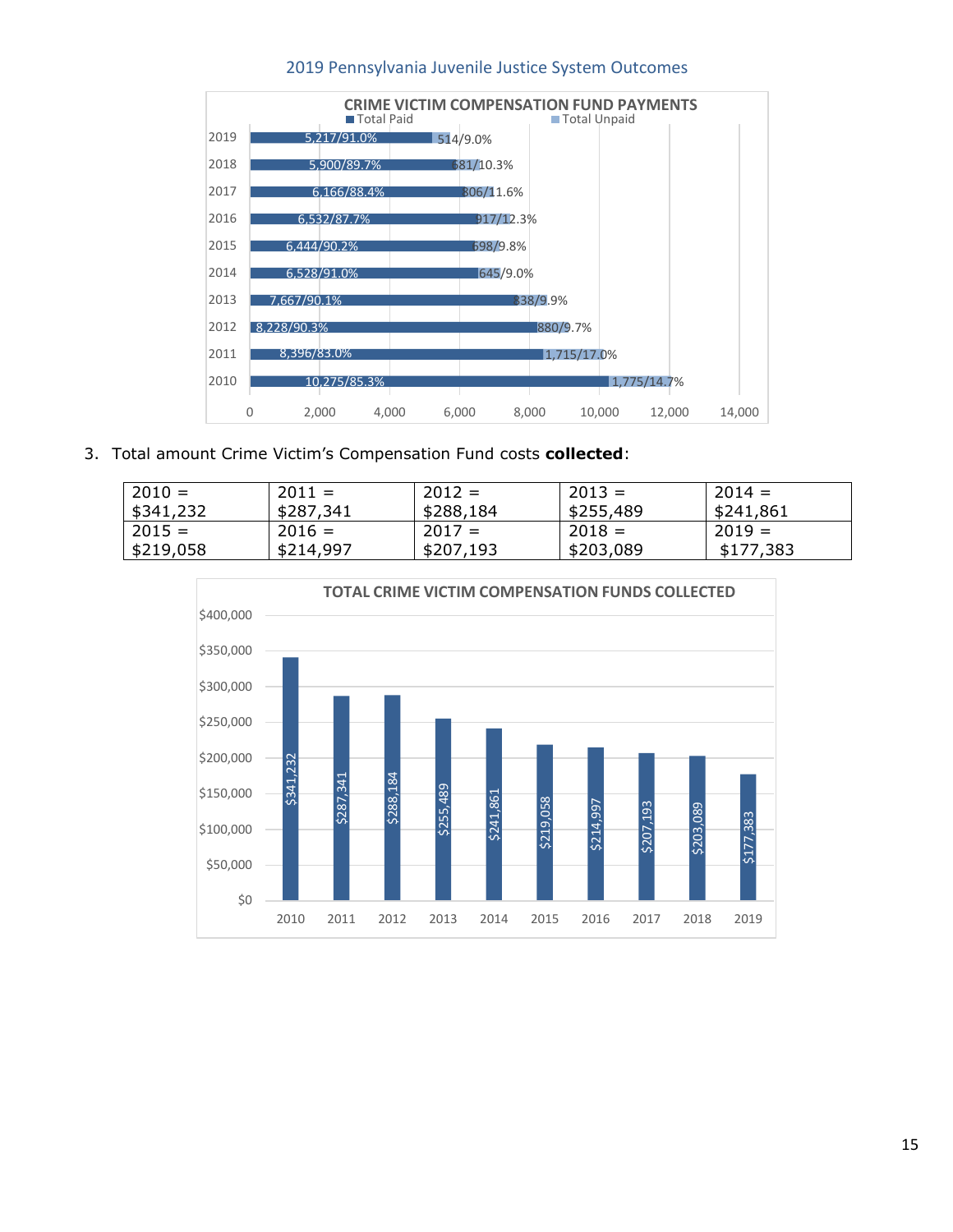#### **Victim Awareness**

1. # and % of juveniles **directed/ordered** to participate in a victim awareness curriculum/program while under supervision:

| $2010 = 5,868$  | $2011 = 5,910$ | $2012 = 6,217$  | $2013 = 5,451$  | $2014 = 4,400$ |
|-----------------|----------------|-----------------|-----------------|----------------|
| $(36.6\%)$      | $(39.8\%)$     | $(46.9\%)$      | $(44.5\%)$      | $(41.9\%)$     |
| $ 2015 = 4,548$ | $2016 = 5,105$ | $12017 = 4,818$ | $12018 = 4.955$ | $2019 = 4.438$ |
| $(43.7\%)$      | $(47.4\%)$     | (48.5%)         | $(48.5\%)$      | $(48.6\%)$     |

2. # and % of juveniles who **successfully completed** a victim awareness curriculum/program while under supervision:

| $2010 = 5,757$ | $2011 = 5,702$ | $2012 = 6,036$ | $ 2013 = 5,304$ | $ 2014 = 4,263$ |
|----------------|----------------|----------------|-----------------|-----------------|
| $(98.1\%)$     | $(96.5\%)$     | $(97.1\%)$     | $(97.3\%)$      | $(96.9\%)$      |
| $2015 = 4.375$ | $2016 = 4.922$ | 2017 = 4.611   | l 2018 = 4,737  | $ 2019 = 4,335$ |
| $(96.2\%)$     | $(96.4\%)$     | $(95.7\%)$     | $(95.6\%)$      | $(97.7\%)$      |

![](_page_16_Figure_6.jpeg)

![](_page_16_Figure_7.jpeg)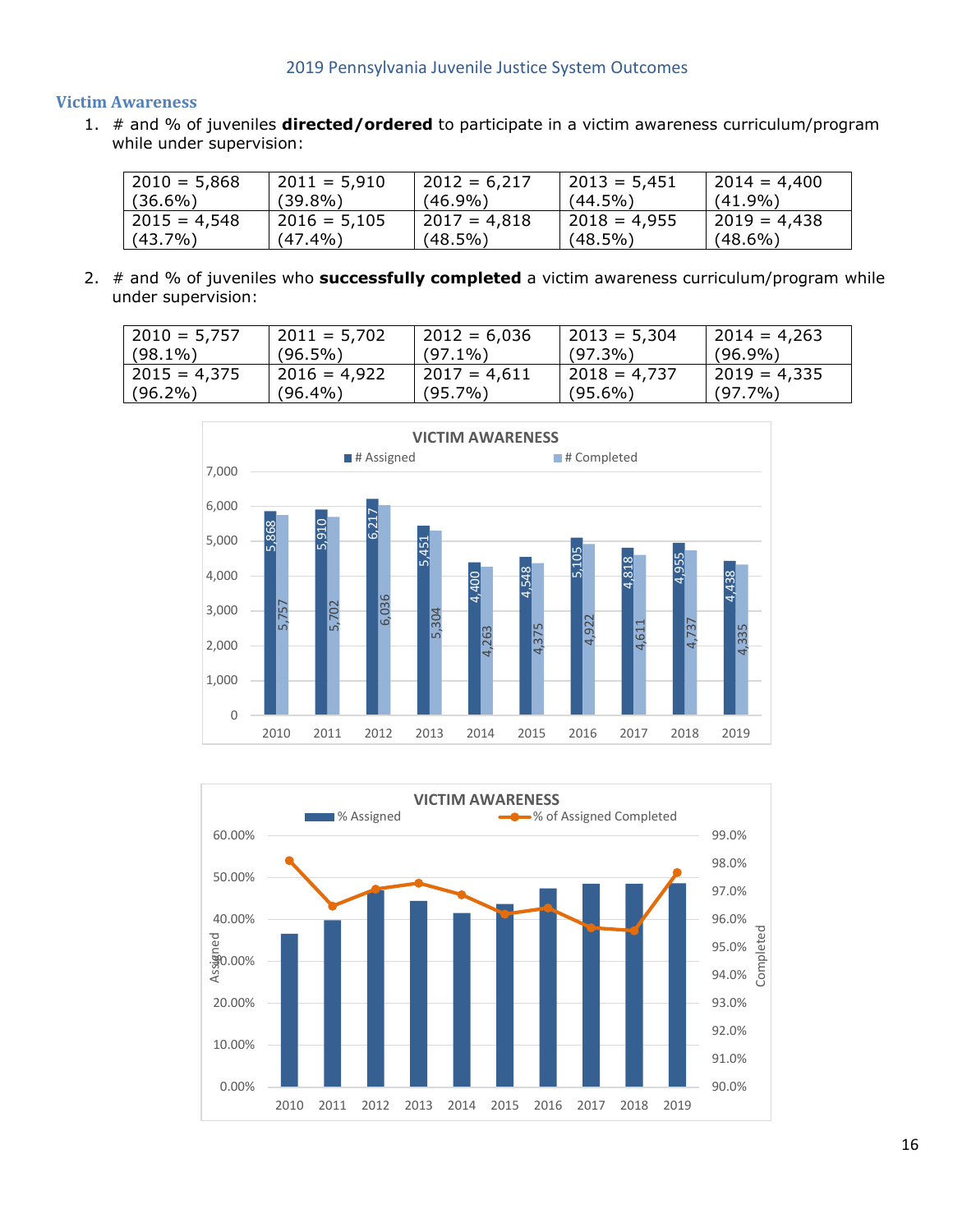# Competency Development

Juveniles who come within the jurisdiction of Pennsylvania's juvenile justice system should leave the system more capable of being responsible and productive members of their communities.

Areas in which one could reasonably expect young people in trouble with the law to build and demonstrate competencies depending on their age and stage of development are Pro-Social Skills, Moral Reasoning Skills, Academic Skills, Workforce Development Skills, and Independent Living Skills.

Additionally, juveniles who are either in school or working have a significantly greater chance of not belonging to a gang, and avoiding criminal behaviors such as theft, assault, selling drugs, and carrying a handgun.

#### **Case Plan Activities**

1. # and % of juveniles that had a case plan **completed** that included goals and risk reduction activities to address the top 2-3 criminogenic needs identified by the YLS:

![](_page_17_Figure_7.jpeg)

![](_page_17_Figure_8.jpeg)

2. # and % of case plans **completed** that included:

|                                          | 2019    |         |
|------------------------------------------|---------|---------|
| Skill Building & Tools activities        | $2,639$ | 74.3%   |
| Cognitive Behavioral Group Interventions |         | 141.4%  |
| Referral to Treatment Services           |         | 59.7%   |
| Other activities                         |         | $5.1\%$ |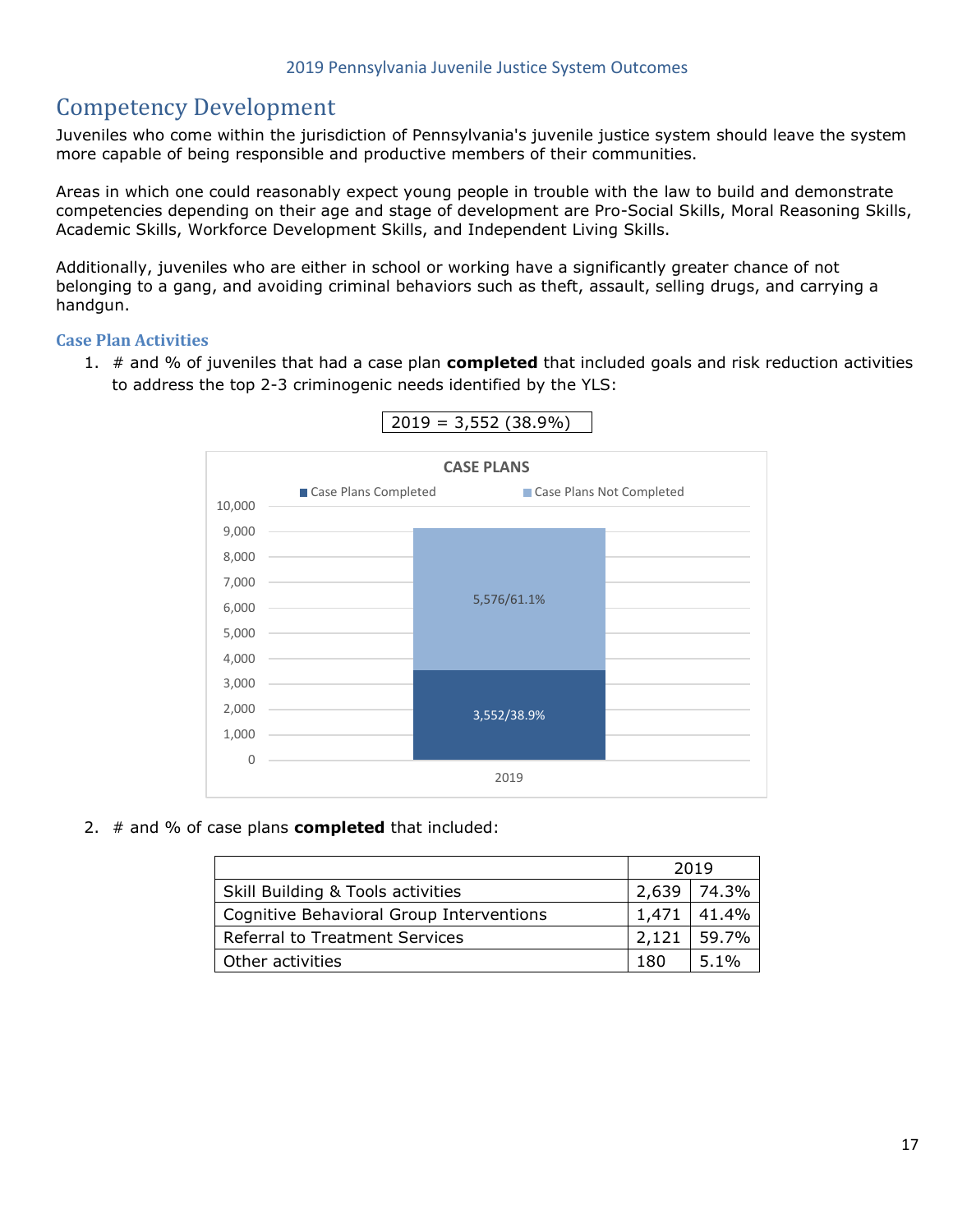3. # and % of case plans were **updated** throughout the supervision period:

![](_page_18_Figure_2.jpeg)

#### **Education and Employment**

1. # and % of juveniles **employed or actively engaged** in an educational or vocational activity at case closing:

| $2010 = 12,919$ | 2011 = 12,251  | $2012 = 11,585$ | $ 2013 = 10,390$ | $2014 = 8,938$  |
|-----------------|----------------|-----------------|------------------|-----------------|
| $(80.6\%)$      | $(82.6\%)$     | $(87.4\%)$      | $(84.7\%)$       | $(84.4\%)$      |
| $2015 = 8,788$  | $2016 = 9,095$ | $2017 = 8.434$  | $2018 = 8,922$   | $ 2019 = 8,340$ |
| $(84.4\%)$      | $(84.5\%)$     | $(84.9\%)$      | $(87.3\%)$       | $(91.4\%)$      |

![](_page_18_Figure_6.jpeg)